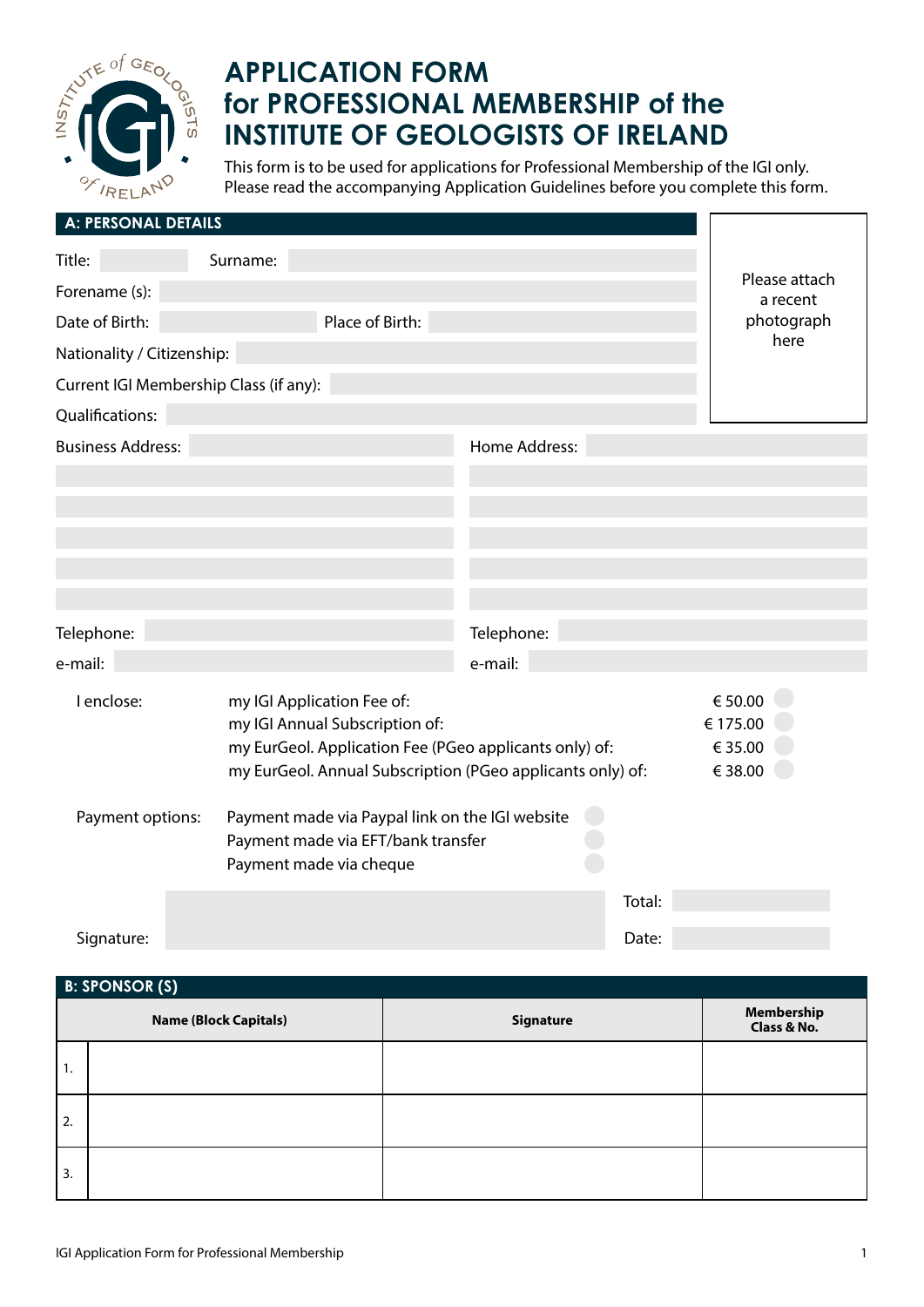|                | C: FIELDS OF PROFESSIONAL EXPERTISE IN GEOLOGY |                                              |                                                     |                            |                       |
|----------------|------------------------------------------------|----------------------------------------------|-----------------------------------------------------|----------------------------|-----------------------|
|                |                                                |                                              | <b>Rank main</b><br>field of expertise<br>(1, 2, 3) | <b>Years</b><br>experience | Sponsor's<br>initials |
| 1              | <b>Main Field</b>                              | Geochemistry                                 |                                                     |                            |                       |
|                | Specialist areas                               | <b>Applied Geochemistry</b>                  |                                                     |                            |                       |
|                |                                                | Pure Geochemistry                            |                                                     |                            |                       |
|                |                                                | Geochemical Analysis                         |                                                     |                            |                       |
|                |                                                | <b>Environmental Geochemistry</b>            |                                                     |                            |                       |
|                | Other specialist areas (specify)               |                                              |                                                     |                            |                       |
|                |                                                |                                              |                                                     |                            |                       |
| $\overline{2}$ | <b>Main Field</b>                              | <b>Education</b>                             |                                                     |                            |                       |
|                | Specialist areas                               | <b>Teaching</b>                              |                                                     |                            |                       |
|                |                                                | Geological Information                       |                                                     |                            |                       |
|                |                                                | <b>History of Geology</b>                    |                                                     |                            |                       |
|                | Other specialist areas (specify)               |                                              |                                                     |                            |                       |
|                |                                                |                                              |                                                     |                            |                       |
| 3              | <b>Main Field</b>                              | <b>Engineering Geology &amp; Geotechnics</b> |                                                     |                            |                       |
|                | Specialist areas                               | Geotechnical Engineering                     |                                                     |                            |                       |
|                |                                                | <b>Rock Mechanics</b>                        |                                                     |                            |                       |
|                | Other specialist areas (specify)               |                                              |                                                     |                            |                       |
|                |                                                |                                              |                                                     |                            |                       |
| 4              | <b>Main Field</b>                              | <b>Environmental Geology</b>                 |                                                     |                            |                       |
|                | Specialist areas                               | Contaminated Land                            |                                                     |                            |                       |
|                |                                                | <b>Urban Geology</b>                         |                                                     |                            |                       |
|                |                                                | Waste Management                             |                                                     |                            |                       |
|                |                                                | <b>Environmental Impact Assessment</b>       |                                                     |                            |                       |
|                |                                                | Environmental Site Assessment & Auditing     |                                                     |                            |                       |
|                |                                                | <b>Hazardous Waste</b>                       |                                                     |                            |                       |
|                |                                                | <b>Land Reclamation</b>                      |                                                     |                            |                       |
|                |                                                | Geological Hazard Potential                  |                                                     |                            |                       |
|                | Other specialist areas (specify)               |                                              |                                                     |                            |                       |
|                |                                                |                                              |                                                     |                            |                       |
| 5              | <b>Main Field</b>                              | <b>Geophysics</b>                            |                                                     |                            |                       |
|                | Specialist areas                               | <b>Remote Sensing</b>                        |                                                     |                            |                       |
|                |                                                | Seismology                                   |                                                     |                            |                       |
|                |                                                | Engineering & Environmental                  |                                                     |                            |                       |
|                |                                                | <b>Mineral Exploration</b>                   |                                                     |                            |                       |
|                |                                                | Hydrocarbon Exploration                      |                                                     |                            |                       |
|                |                                                | Archaeogeophysics                            |                                                     |                            |                       |
|                | Other specialist areas (specify)               |                                              |                                                     |                            |                       |
|                |                                                |                                              |                                                     |                            |                       |
| 6              | <b>Main Field</b>                              | Hydrogeology                                 |                                                     |                            |                       |
|                | Specialist areas                               | <b>Water Resources</b>                       |                                                     |                            |                       |
|                |                                                | <b>Groundwater Protection</b>                |                                                     |                            |                       |
|                | Other specialist areas (specify)               |                                              |                                                     |                            |                       |
|                |                                                |                                              |                                                     |                            |                       |
| 7              | <b>Main Field</b>                              | <b>Mining Geology &amp; Exploration</b>      |                                                     |                            |                       |
|                | Specialist areas                               | Economic Geology                             |                                                     |                            |                       |
|                |                                                | Appraisal/Evaluation                         |                                                     |                            |                       |
|                |                                                | Exploration                                  |                                                     |                            |                       |
|                |                                                | <b>Investment Analysis</b>                   |                                                     |                            |                       |
|                |                                                | <b>Metallic Minerals</b>                     |                                                     |                            |                       |
|                |                                                | Metallurgy                                   |                                                     |                            |                       |
|                |                                                | Mine Geology                                 |                                                     |                            |                       |
|                | Other specialist areas(specify)                |                                              |                                                     |                            |                       |
|                |                                                |                                              |                                                     |                            |                       |
| 8              | <b>Main Field</b>                              | <b>Marine Geology</b>                        |                                                     |                            |                       |
|                | Specialist area                                | Sedimentology                                |                                                     |                            |                       |
|                | Other specialist areas(specify)                |                                              |                                                     |                            |                       |
|                |                                                |                                              |                                                     |                            |                       |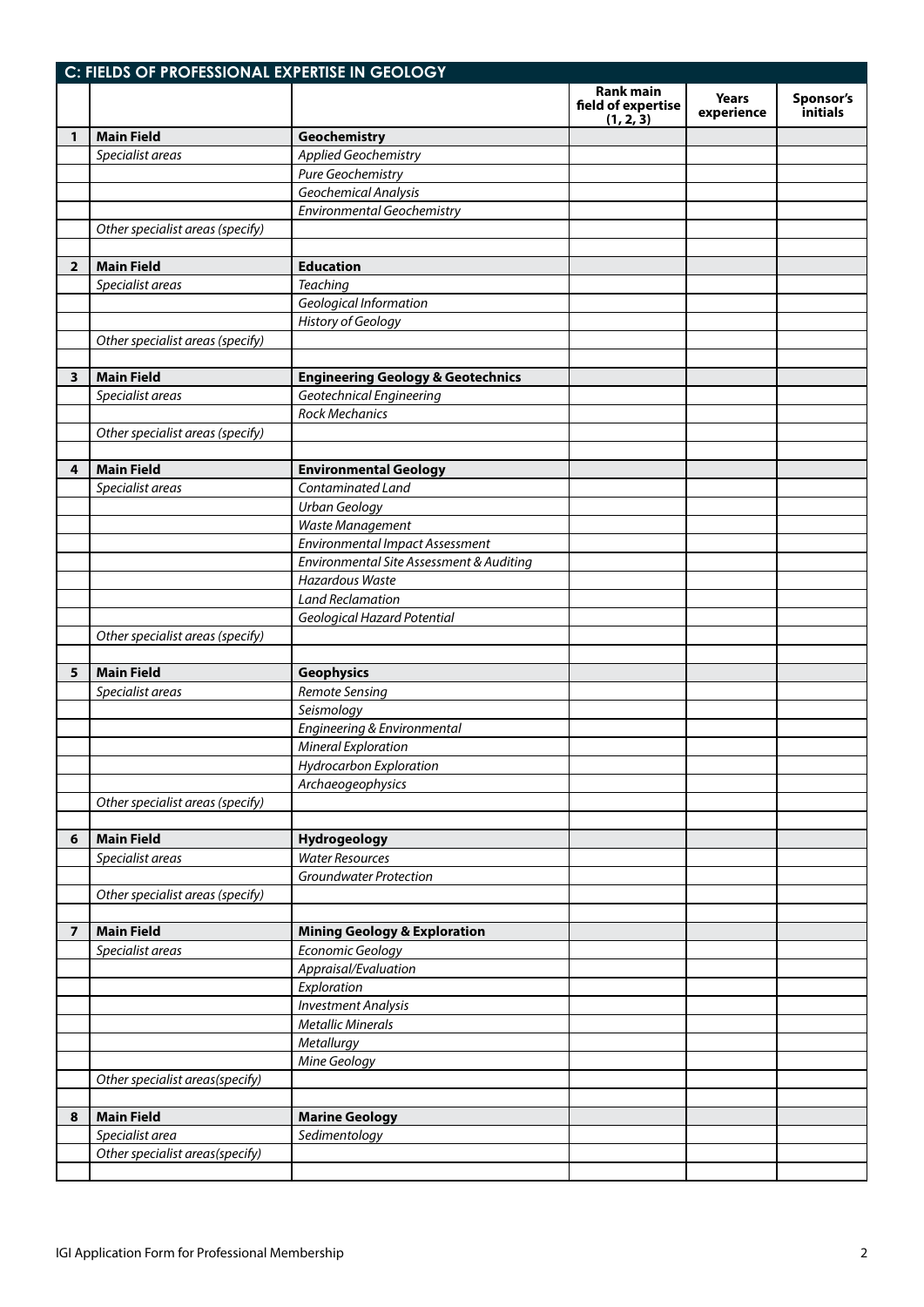|    |                                  |                                      | Rank main<br>field of expertise | <b>Years</b><br>experience | Sponsor's<br>initials |
|----|----------------------------------|--------------------------------------|---------------------------------|----------------------------|-----------------------|
| 9  | <b>Main Field</b>                | <b>Hydrocarbon Geology</b>           | (1, 2, 3)                       |                            |                       |
|    | Specialist areas                 | Seismic Interpretation               |                                 |                            |                       |
|    |                                  | Exploration                          |                                 |                            |                       |
|    |                                  | Development                          |                                 |                            |                       |
|    |                                  | Production                           |                                 |                            |                       |
|    |                                  | <b>Natural Gas</b>                   |                                 |                            |                       |
|    | Other specialist areas (specify) |                                      |                                 |                            |                       |
|    |                                  |                                      |                                 |                            |                       |
| 10 | <b>Main Field</b>                | Palaeontology                        |                                 |                            |                       |
|    | Specialist areas                 | Biostratigraphy                      |                                 |                            |                       |
|    |                                  | Micropalaeontology                   |                                 |                            |                       |
|    |                                  | Palynology                           |                                 |                            |                       |
|    |                                  | Maturation                           |                                 |                            |                       |
|    | Other specialist areas (specify) |                                      |                                 |                            |                       |
|    |                                  |                                      |                                 |                            |                       |
| 11 | <b>Main Field</b>                | <b>Quaternary Geology</b>            |                                 |                            |                       |
|    | Specialist areas                 | Geomorphology                        |                                 |                            |                       |
|    |                                  | Aerial Photo Interpretation          |                                 |                            |                       |
|    |                                  | <b>Soil Science</b>                  |                                 |                            |                       |
|    |                                  | Quaternary Mapping                   |                                 |                            |                       |
|    | Other specialist areas (specify) |                                      |                                 |                            |                       |
| 12 | <b>Main Field</b>                |                                      |                                 |                            |                       |
|    | Specialist areas                 | Geology<br><b>Borehole Logging</b>   |                                 |                            |                       |
|    |                                  | Geological Mapping                   |                                 |                            |                       |
|    |                                  | <b>Karstic Geology</b>               |                                 |                            |                       |
|    |                                  | Mineralogy                           |                                 |                            |                       |
|    |                                  | Petrology                            |                                 |                            |                       |
|    |                                  | Sedimentology                        |                                 |                            |                       |
|    |                                  | <b>Structural Geology</b>            |                                 |                            |                       |
|    |                                  | Stratigraphy                         |                                 |                            |                       |
|    |                                  | <b>Tectonics</b>                     |                                 |                            |                       |
|    |                                  | Volcanic Geology                     |                                 |                            |                       |
|    |                                  | <b>Mathematical Geology</b>          |                                 |                            |                       |
|    |                                  | Regional Geology                     |                                 |                            |                       |
|    |                                  | Metamorphic Geology                  |                                 |                            |                       |
|    |                                  | Igneous Geology                      |                                 |                            |                       |
|    |                                  | Heritage                             |                                 |                            |                       |
|    | Other specialist areas (specify) |                                      |                                 |                            |                       |
|    |                                  |                                      |                                 |                            |                       |
| 13 | <b>Main Field</b>                | <b>Industrial Rocks and Minerals</b> |                                 |                            |                       |
|    | Specialist areas                 | Aggregates                           |                                 |                            |                       |
|    |                                  | Coal                                 |                                 |                            |                       |
|    |                                  | Phosphates                           |                                 |                            |                       |
|    |                                  | Uranium                              |                                 |                            |                       |
|    |                                  | Clays                                |                                 |                            |                       |
|    |                                  | Gypsum                               |                                 |                            |                       |
|    | Other specialist areas (specify) |                                      |                                 |                            |                       |
|    |                                  |                                      |                                 |                            |                       |
| 14 | <b>Main Field</b>                | <b>Management</b>                    |                                 |                            |                       |
|    | Specialist areas                 | Operations/Development               |                                 |                            |                       |
|    |                                  | Regulatory                           |                                 |                            |                       |
|    | Other specialist areas (specify) |                                      |                                 |                            |                       |
| 15 | <b>Main Field</b>                |                                      |                                 |                            |                       |
|    | Specialist areas                 | <b>Geological Computing</b><br>GIS   |                                 |                            |                       |
|    |                                  | Modelling                            |                                 |                            |                       |
|    |                                  | Database Management                  |                                 |                            |                       |
|    | Other specialist areas (specify) |                                      |                                 |                            |                       |
|    |                                  |                                      |                                 |                            |                       |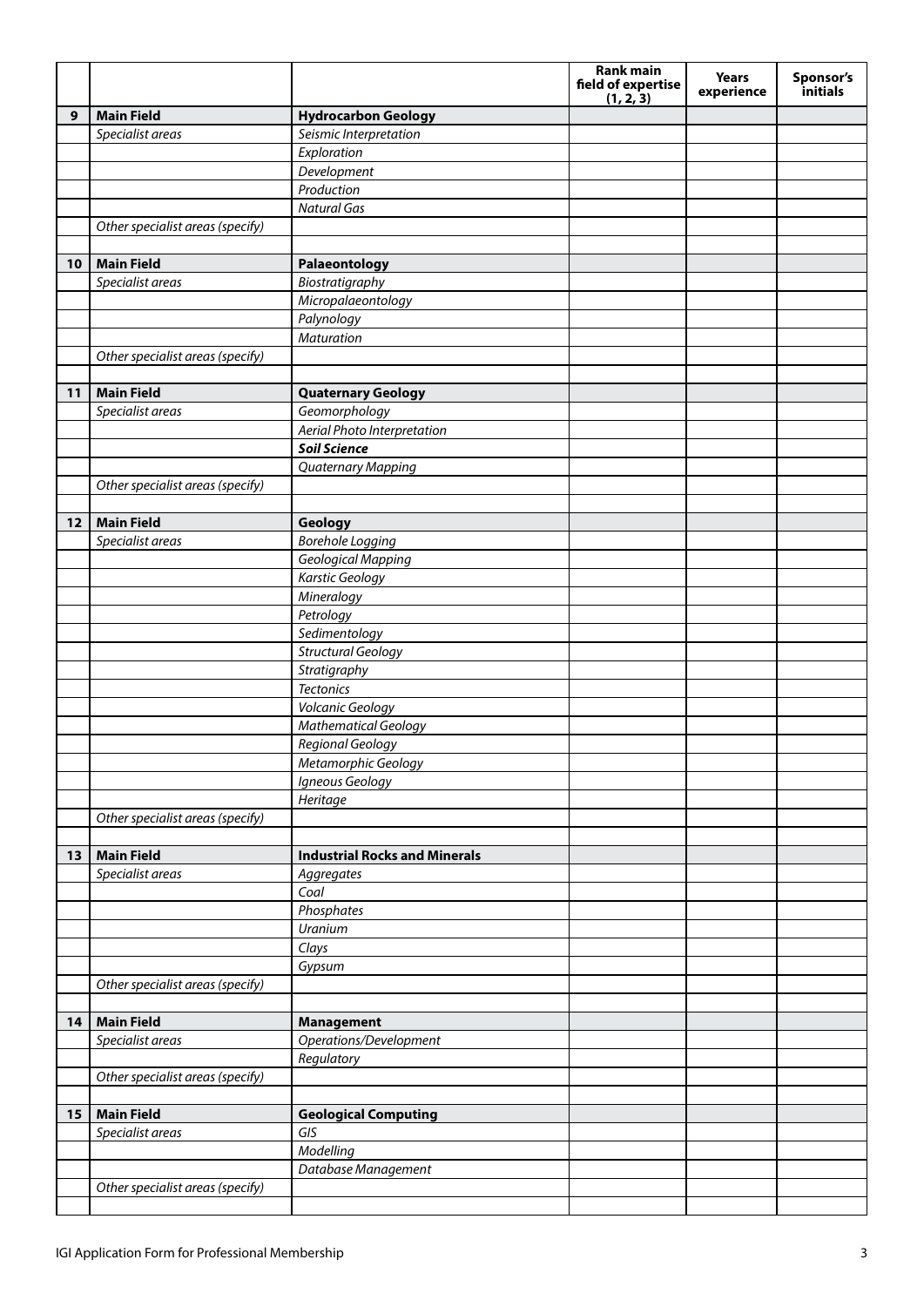| D: ACADEMIC QUALIFICATIONS (Copies of degree and/or diploma certificate(s) must be included with this application) |                                                                         |  |                              |  |  |
|--------------------------------------------------------------------------------------------------------------------|-------------------------------------------------------------------------|--|------------------------------|--|--|
| Award                                                                                                              | <b>Place of Study</b><br><b>Subject</b><br><b>Awarding Body</b><br>Year |  | Sponsor's<br><i>initials</i> |  |  |
|                                                                                                                    |                                                                         |  |                              |  |  |
|                                                                                                                    |                                                                         |  |                              |  |  |
|                                                                                                                    |                                                                         |  |                              |  |  |
|                                                                                                                    |                                                                         |  |                              |  |  |
|                                                                                                                    |                                                                         |  |                              |  |  |
|                                                                                                                    |                                                                         |  |                              |  |  |

| E: PUBLICATIONS (Continue on additional sheets if required) |                       |
|-------------------------------------------------------------|-----------------------|
|                                                             | Sponsor's<br>Initials |
|                                                             |                       |
|                                                             |                       |
|                                                             |                       |
|                                                             |                       |
|                                                             |                       |
|                                                             |                       |
|                                                             |                       |
|                                                             |                       |
|                                                             |                       |
|                                                             |                       |

| F: CONTINUING PROFESSIONAL DEVELOPMENT PROGRAMMES |                       |
|---------------------------------------------------|-----------------------|
|                                                   | Sponsor's<br>Initials |
|                                                   |                       |
|                                                   |                       |
|                                                   |                       |
|                                                   |                       |
|                                                   |                       |
|                                                   |                       |
|                                                   |                       |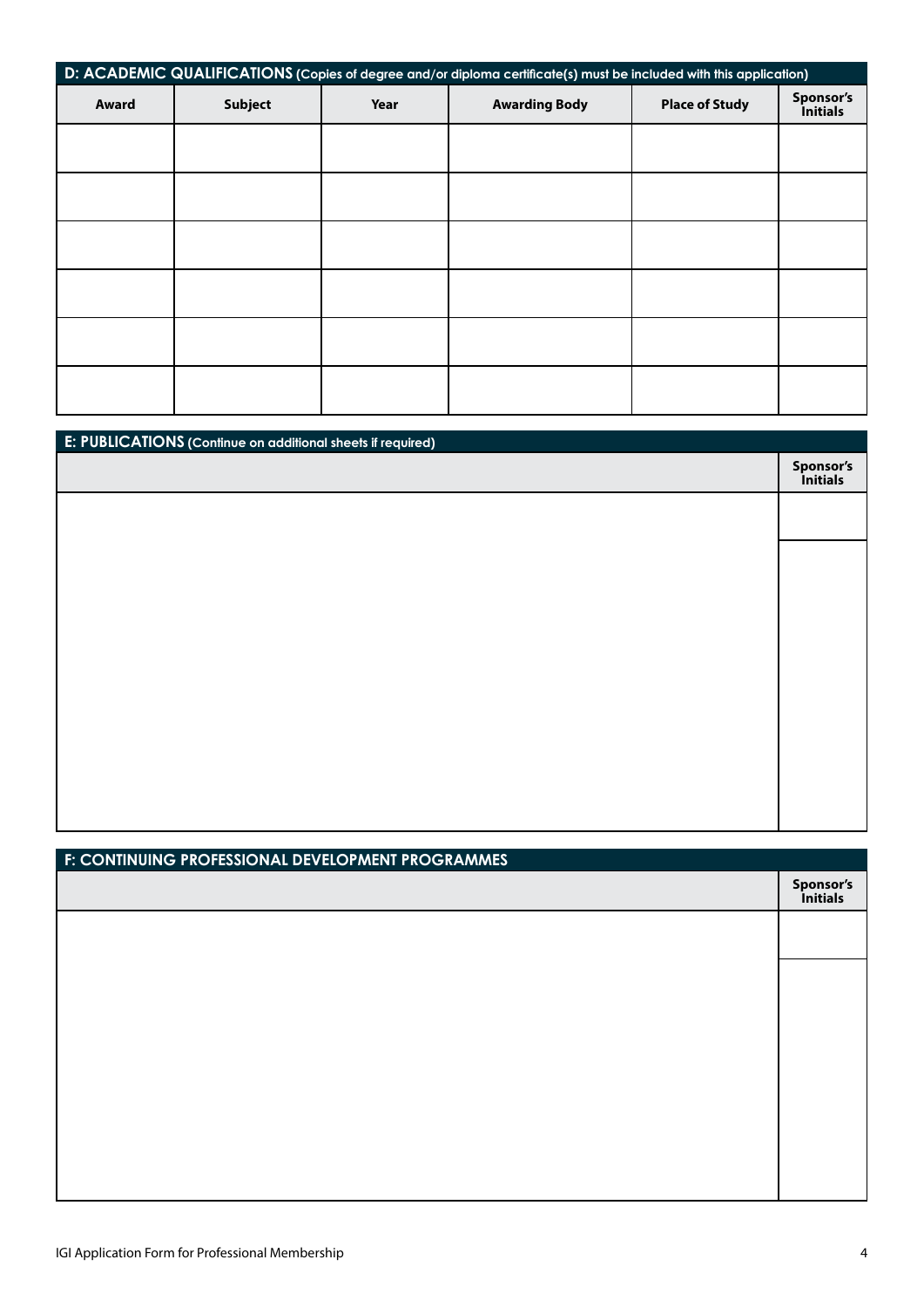| G: MEMBERSHIP OF OTHER BODIES (Professional and/or Scientific) |              |                     |                       |  |
|----------------------------------------------------------------|--------------|---------------------|-----------------------|--|
| <b>Name of Organization</b>                                    | <b>Class</b> | <b>Year Elected</b> | Sponsor's<br>Initials |  |
|                                                                |              |                     |                       |  |
|                                                                |              |                     |                       |  |
|                                                                |              |                     |                       |  |
|                                                                |              |                     |                       |  |
|                                                                |              |                     |                       |  |
|                                                                |              |                     |                       |  |
|                                                                |              |                     |                       |  |

| <b>H: OTHER INFORMATION</b> |                       |
|-----------------------------|-----------------------|
|                             | Sponsor's<br>Initials |
|                             |                       |
|                             |                       |
|                             |                       |
|                             |                       |
|                             |                       |
|                             |                       |
|                             |                       |

## **I: PREVIOUS OCCUPATIONS**

List in chronological order, with the employer's name and address, dates and nature of duties. Do not include your current occupation as this is covered in the next section. Please include all periods, whether or not in the geological profession. Continue on additional sheets if necessary.

| From | To | Employer<br>(Name and Address) | <b>Applicant's Duties</b> | Sponsor's<br>Initials |
|------|----|--------------------------------|---------------------------|-----------------------|
|      |    |                                |                           |                       |
|      |    |                                |                           |                       |
|      |    |                                |                           |                       |
|      |    |                                |                           |                       |
|      |    |                                |                           |                       |
|      |    |                                |                           |                       |
|      |    |                                |                           |                       |
|      |    |                                |                           |                       |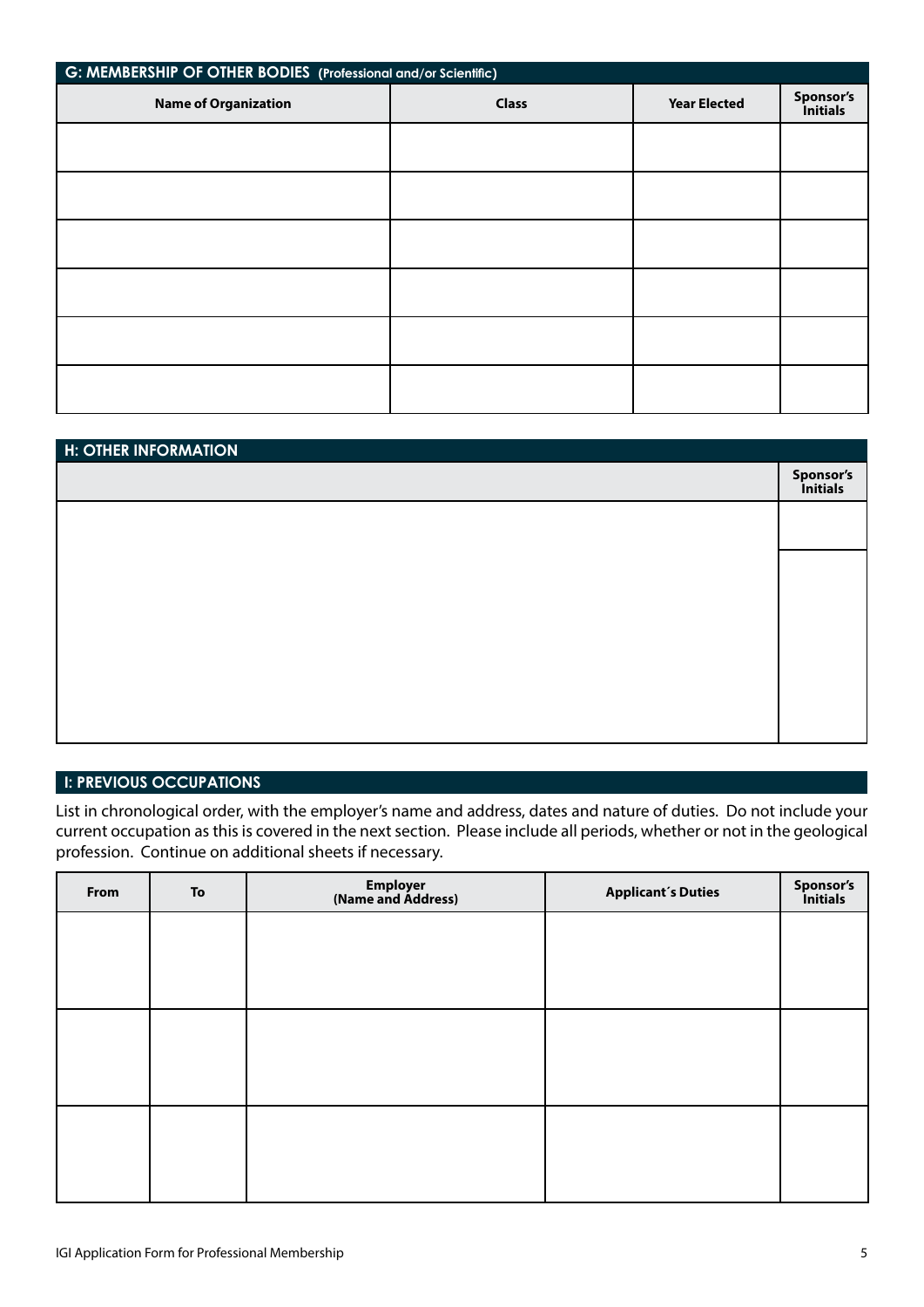| J: DETAILS OF PRESENT OCCUPATION and NATURE OF DUTIES (Brief Description) |                       |
|---------------------------------------------------------------------------|-----------------------|
|                                                                           | Sponsor's<br>Initials |
|                                                                           |                       |
|                                                                           |                       |
|                                                                           |                       |
|                                                                           |                       |
|                                                                           |                       |
|                                                                           |                       |
|                                                                           |                       |
|                                                                           |                       |
|                                                                           |                       |
|                                                                           |                       |
|                                                                           |                       |

#### **K: LIST OF PROFESSIONAL DOCUMENTS**

List by number and identifying titles all the Professional Documents submitted in support of this application. Continue on additional sheets if necessary.

| <b>Document Number</b> | <b>Title</b>                                                                                        | Sponsor's<br><b>Initials</b> |
|------------------------|-----------------------------------------------------------------------------------------------------|------------------------------|
|                        |                                                                                                     |                              |
|                        |                                                                                                     |                              |
|                        |                                                                                                     |                              |
|                        |                                                                                                     |                              |
|                        |                                                                                                     |                              |
|                        |                                                                                                     |                              |
| <b>DECLARATION:</b>    | I declare that I am the principal or sole author<br>of the reports submitted with this application. |                              |
| <b>SIGNED:</b>         |                                                                                                     |                              |

## **DECLARATION**

r

I declare that I shall abide by the rules of the Institute of Geologists of Ireland.

I shall uphold the highest standards of the Profession as laid out in the Articles of Association and in the Code of Ethics.

| Signed:               |       |  |
|-----------------------|-------|--|
| Name (BLOCK LETTERS): | Date: |  |